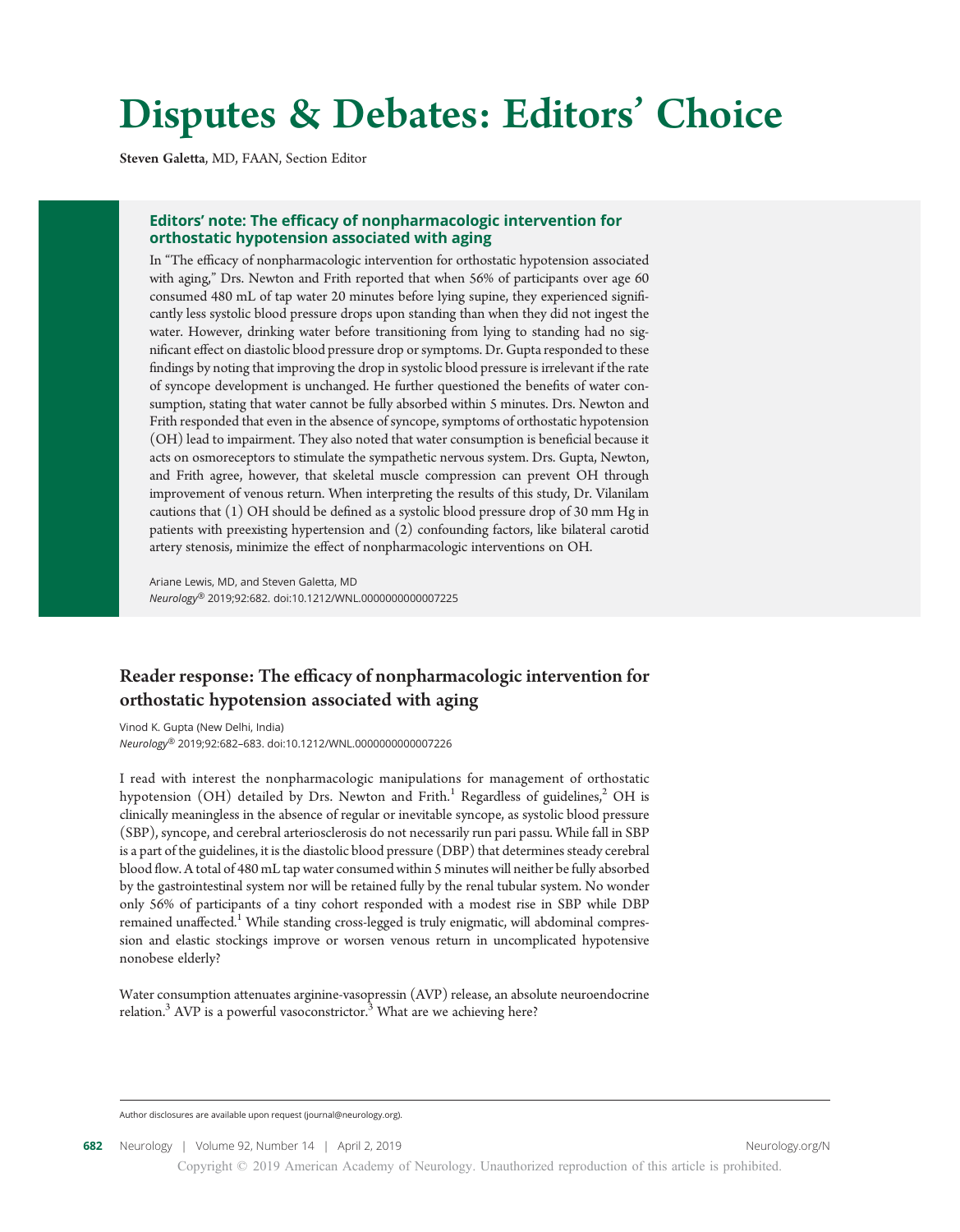The calf muscle is the peripheral heart granted to humans. Every morning, I compress the gastrocnemius muscle with rhythmic dorsiflexion for approximately 5 minutes. If I forget to do so, I pay the price of OH-related unsteadiness and presyncope.

- 1. Newton JL, Frith J. The efficacy of nonpharmacologic intervention for orthostatic hypotension associated with aging. Neurology 2018; 91:e652–e656.
- 2. Freeman R, Wieling W, Axelrod FB, et al. Consensus statement on the definition of orthostatic hypotension, neurally mediated syncope and the postural tachycardia syndrome. Clin Auton Res 2011;21:69–72.
- 3. Gupta VK. A clinical review of the adaptive role of vasopressin in migraine. Cephalalgia 1997;17:561–569.

Copyright © 2019 American Academy of Neurology

# Author response: The efficacy of nonpharmacologic intervention for orthostatic hypotension associated with aging

James Frith (Newcastle upon Tyne, UK) and Julia L. Newton (Newcastle upon Tyne, UK) Neurology® 2019;92:683. doi:10.1212/WNL.0000000000007228

We thank Dr. Gupta for the interest in our recent study.<sup>1</sup> It is incorrect to state that orthostatic hypotension (OH) is meaningless in the absence of syncope. OH results in a broad range of symptoms and can impair even simple activities of daily living.<sup>2</sup>

The underlying mechanism through which water exerts its pressor response is not via volume expansion. Water acts via osmoreceptors in the portal circulation, which stimulate the sympathetic nervous system.<sup>3</sup>

The calf muscle is just one small component of the skeletal muscle pump. All muscles are capable of "pumping" venous blood back towards the heart. Indeed, while the ejection fraction of the calf is approximately 60% and that of the thigh approximately 20%, the absolute volume of the thigh is much greater.<sup>4</sup> Using multiple muscles is likely to have a synergistic effect.<sup>5</sup>

- 1. Newton JL, Frith J. The efficacy of nonpharmacologic intervention for orthostatic hypotension associated with aging. Neurology 2018; 91:e652–e656.
- 2. Claassen DO, Adler CH, Hewitt LA, Gibbons C. Characterization of the symptoms of neurogenic orthostatic hypotension and their impact from a survey of patients and caregivers. BMC Neurol 2018;18:125.
- 3. Lechner SG, Markworth S, Poole K, et al. The molecular and cellular identity of peripheral osmoreceptors. Neuron 2011;69:332–344.
- 4. Ludbrook J. The musculovenous pumps of the human lower limb. Am Heart J 1966;71:635–641.
- 5. Wieling W, van Dijk N, Thijs RD, et al. Physical countermeasures to increase orthostatic tolerance. J Intern Med 2015;277:69–82.

Copyright © 2019 American Academy of Neurology

## Reader response: The efficacy of nonpharmacologic intervention for orthostatic hypotension associated with aging

George K. Vilanilam (Jacksonville, FL) Neurology® 2019;92:683–684. doi:10.1212/WNL.0000000000007227

I read, with interest, the article by Drs. Newton and  $\text{Frith}^{1}$  which demonstrated bolus water drinking as a potential first-line nonpharmacologic management for aging-related orthostatic hypotension (OH). It is also clear that one of the unbridged gaps in knowledge lies in the effective management of patients with varying etiologies of OH.

Did the study group consist of patients with baseline hypertension? In patients with preexisting hypertension, a reduction of systolic blood pressure of 30 mm Hg is more appropriate

Author disclosures are available upon request ([journal@neurology.org\)](mailto:journal@neurology.org).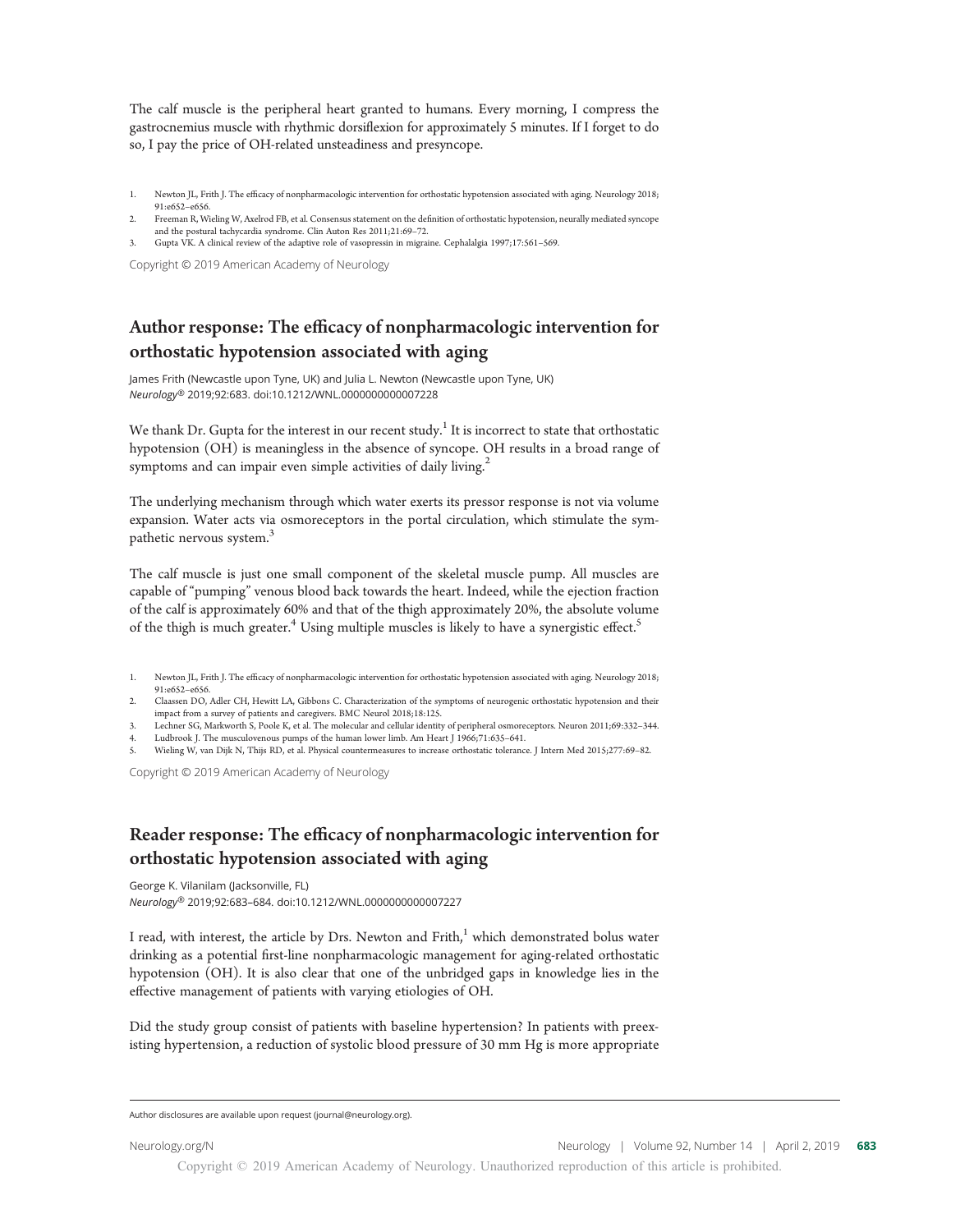to define OH. $^2$  Uncontrolled hypertension, more often than controlled hypertension, results in the manifestation of a more severe symptomatic  $OH$ <sup>3</sup>. It is plausible that a lower, if not a different, response can be expected in a subgroup of patients with aging-related OH with uncontrolled hypertension due to a higher degree of impaired compensatory mechanisms than those without hypertension.<sup>4</sup> In addition, confounding factors, such as undiagnosed carotid bilateral stenosis leading to baroreceptor dysfunction,<sup>2</sup> might blunt the effect of nonpharmacologic treatment options in OH.

Coexistent hypertension and OH pose a frustrating therapeutic dilemma for which bolus water drinking could be the answer. It would be interesting to look for a systematic correlation between bolus water drinking and varying severity of OH.

Copyright © 2019 American Academy of Neurology

#### **RETRACTION**

#### Lucky and the root doctor

Neurology® 2019;92:684. doi:10.1212/WNL.0000000000007491

The journal retracts the article "Lucky and the Root Doctor,"<sup>1</sup> a Reflections piece. Articles within our Humanities section of Neurology® seek to edify; this article did not achieve that goal and should not have been published. We sincerely apologize for our error.

This story, a recollection by a doctor of a former patient, contains racist characterizations. This has prompted a re-evaluation of our peer review process for Humanities articles, and we are redoubling our efforts to make sure such material is never published again.

We deeply regret this error and offer our sincerest apologies to those who have been offended. We promise to do better in the future.

#### Reference

1. Campbell WW. Lucky and the root doctor. Neurology 2019;92:341–342.

Author disclosures are available upon request ([journal@neurology.org](mailto:journal@neurology.org)).

<sup>1.</sup> Newton JL, Frith J. The efficacy of nonpharmacologic intervention for orthostatic hypotension associated with aging. Neurology 2018; 91:e652–e656.

<sup>2.</sup> Briasoulis A, Silver A, Yano Y, Bakris GL. Orthostatic hypotension associated with baroreceptor dysfunction: treatment approaches. J Clin Hypertens 2014;16:141–148.

<sup>3.</sup> Shibao C, Lipsitz LA, Biaggioni I; American Society of Hypertension Writing Group. Evaluation and treatment of orthostatic hypotension. J Am Soc Hypertens 2013;7:317–324.

<sup>4.</sup> Low PA, Tomalia VA. Orthostatic hypotension: mechanisms, causes, management. J Clin Neurol 2015;11:220–226.